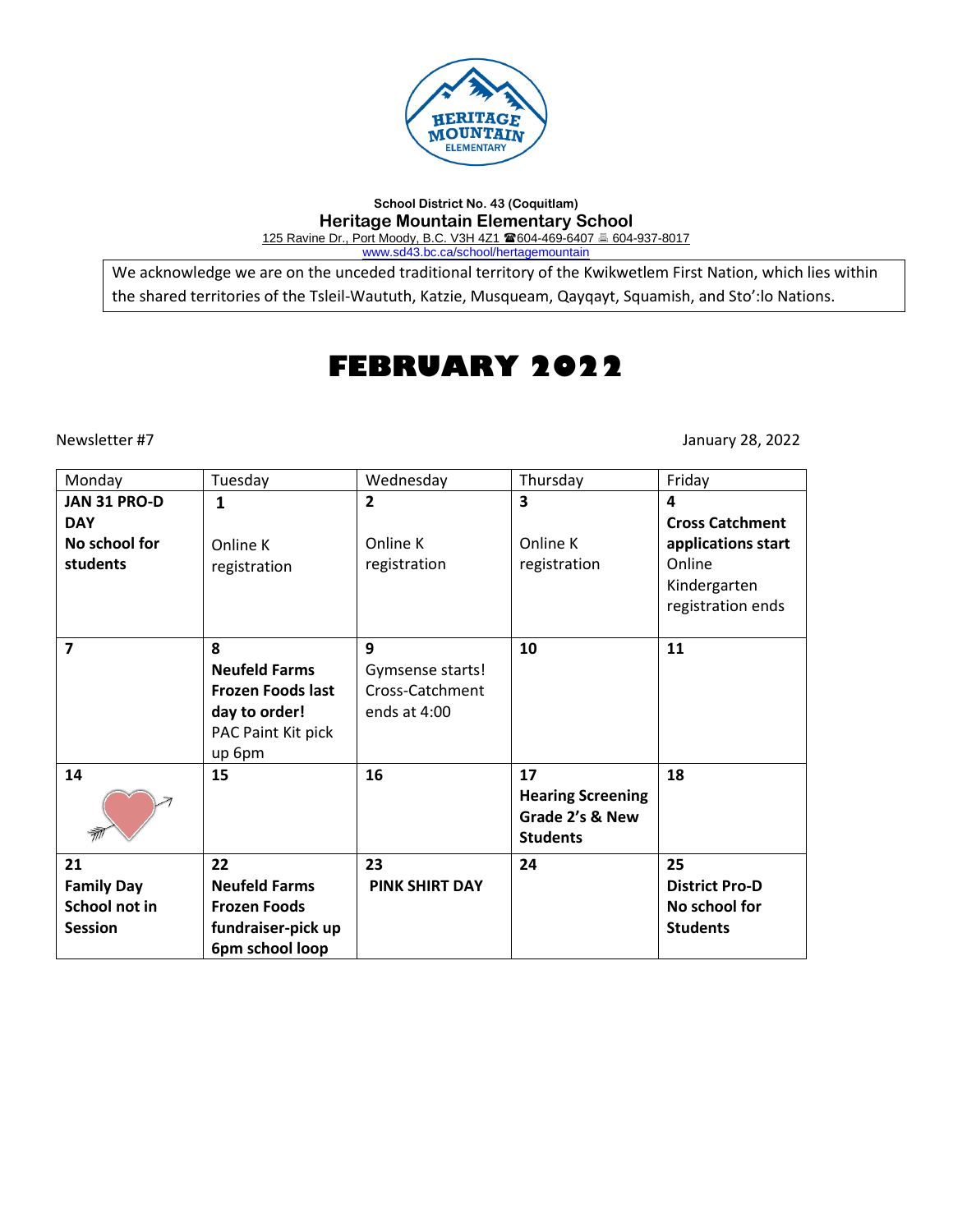# **Important Information**

## **Daily Health Check**

Please ensure you do a daily health check, every day, before sending your child(ren) to school.

The attachment at the end of the newsletter (**daily-health-check—jan-2022**) includes information on the following: Daily Health Check, What to Do When Sick, What to Do if Someone in Your Household is Sick, What to Do If You Test Positive for COVID-19 and a Summary (Flow Chart) of What to Do When Sick.

(Please print and/or save for your daily use).

Click here to view and print:

[Daily-Health Check](file://///D00-V02-P01/Shared_Data/017/Staff_Shared/Covid%2019/daily-health-check---jan-2022%20t.pdf)



## **Kindergarten Registration – February 1 – February 4 \*\*ONLINE\*\***

Kindergarten registration for September 2022 will be **online** starting Tuesday February 1– Friday February 4. If you have a child born in 2017 please register during the dates listed above! Information needed for Kindergarten Registration can be found at:

Home - [School District No. 43 \(Coquitlam\)](http://www.sd43.bc.ca/Pages/default.aspx)

Here is a condensed list of requirements for registration:

As well as completing the online registration, please scan/email the following documents.

- Birth certificate/passport/PR card showing status in Canada for **PARENT and CHILD** 

### **AND**

- Purchase agreement showing your name and address in our catchment OR long term rental agreement OR income tax statement or property tax statement;

### **AND**

Two of the following:

- Driver's License showing your current address/ utility bill/Cdn bank account statement/Cdn credit card statement/BC ID/vehicle registration;

### **AND**

Long version of birth certificate showing parent's names, or government document showing guardianship If you have questions about the required documentation please contact Mrs. Godin in the office.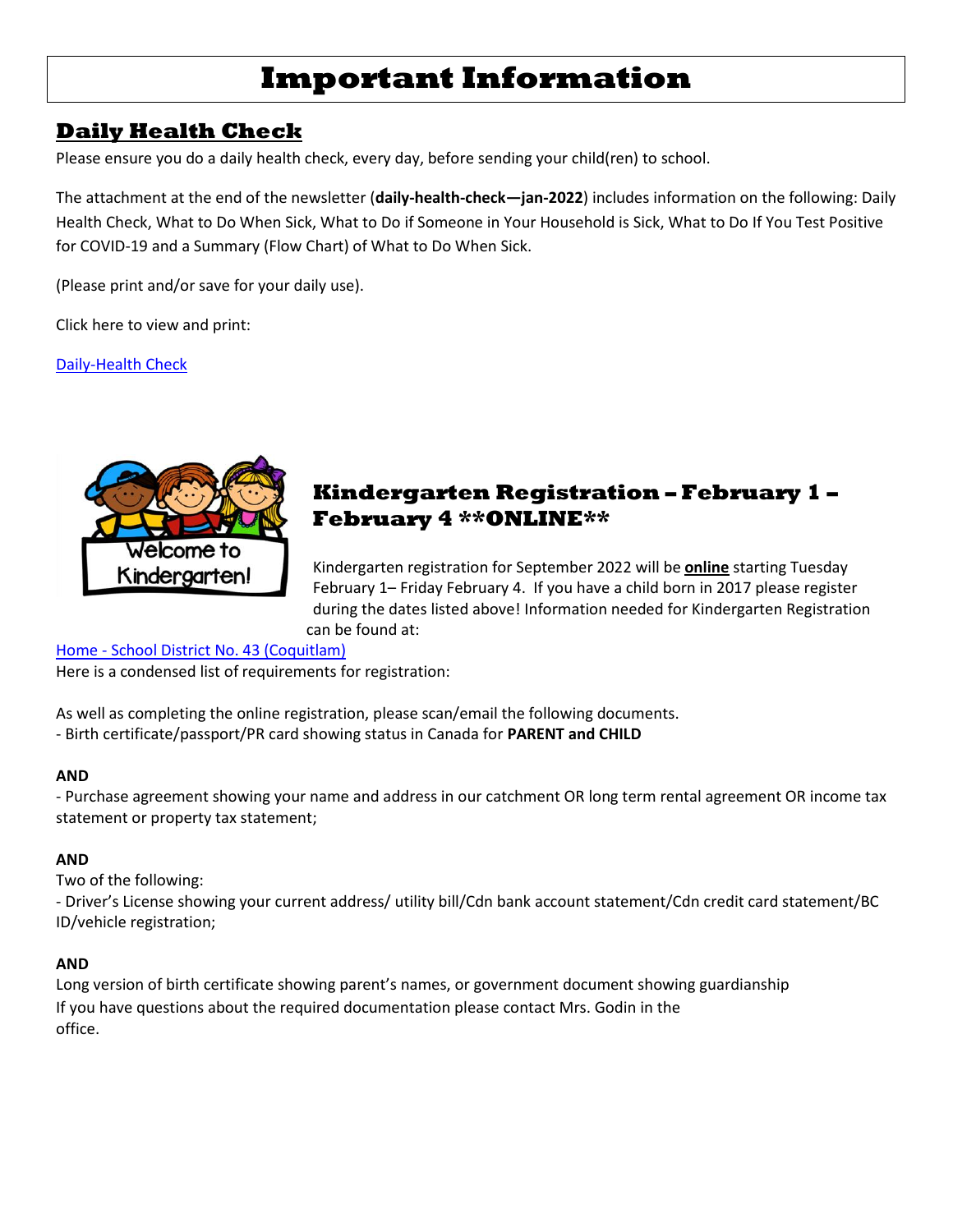## **SEPTEMBER 2022 – 2023 CROSS-CATCHMENT REGISTRATION**

**Applications will be accepted online starting Friday February 4, 2022 – Wednesday February 9, 2022.**

There are two separate applications:

- 1) Kindergarten Cross Catchment
- 2) Grades 1-12 Cross Catchment (including a section to confirm sibling status)

The **[School Locator](http://www.sd43.bc.ca/Schools/Locator/Pages/default.aspx)** tool on the district web site provides a student's designated catchment area schools.

### **Catchment is based on permanent home address.**

• The application requires student or PEN number (can be obtained from your child's school), child's birth date, home address, name of current or assigned school, and the name of the requested school(s). Kindergarten requests do not need to provide the student number/PEN number.

### **PROCESS DETAILS:**

- **(NEW)** Applications will be processed based on the **availability of space in schools** and on a **RANDOM DRAW PROCESS**. **(using in-district priority then out-of-district)**
- **(NEW)** All applications will be done **ONLINE**.
- **Approval of a cross catchment application is only applicable to the designated school requested by the student and assigned by the district.**
- **Changing levels from elementary to middle, or middle to secondary school, outside of the student's assigned catchment school requires a cross catchment application and approval.**

#### **IMPORTANT INFORMATION ABOUT SCHOOLS AT CAPACITY**

**A cross catchment application does not guarantee approval of the cross catchment request as many factors influence the number of cross catchment requests that each individual school can accommodate.**

For example, a number of schools have reached capacity and it is anticipated they will continue to be in this position for the next few years. Be aware that the district can only approve cross catchment applications up to the current and future available space in any given school and students within the catchment have priority for placement.



It's that time of year again: "For the Love of Books" month! Please send me a quick pic of your kiddo (or family) enjoying any reading material and I will share it with our [reading com](https://creativecommons.org/licenses/by-nc-nd/3.0/)munity. Remember, readers are leaders no matter how we take in the words!

This month I will be adding several new titles to our library shelves, which we are all very excited about. Thank you to the PAC for the generous contribution of funds to our collection. Please be sure to ask your kiddos about the new titles as I know their little hearts have been filled with joy as I introduce them to our new "friends".

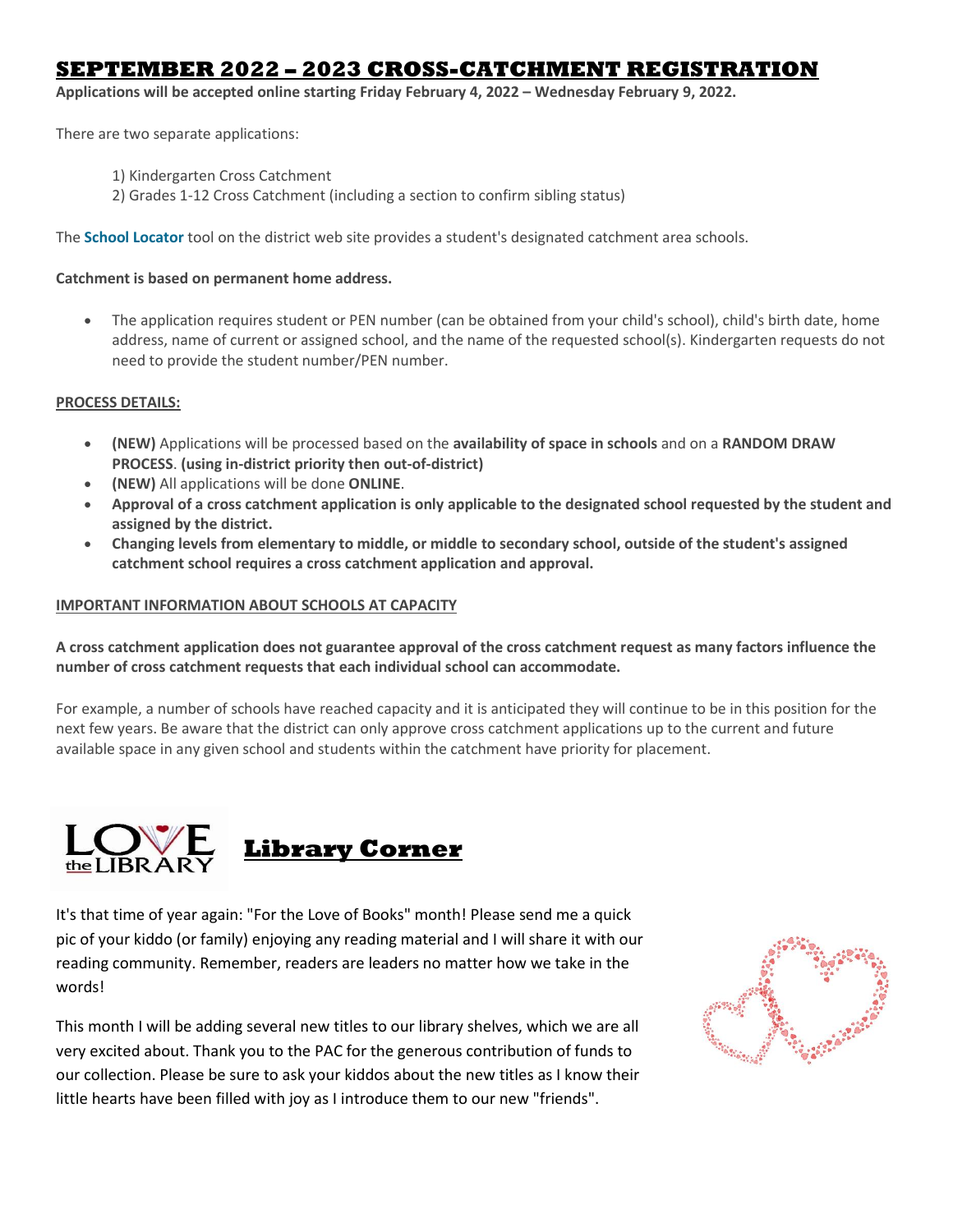This month we celebrate all readers, of course, but we also pump up the volume for those who have taken risks, tried something new, or taken a recommendation that has turned into something great, because we truly do celebrate that *Readers are Leaders and Leaders are Readers* in our Library Learning Commons.

Happy reading one and all. What are you reading these days?

 $~\sim$  Mrs. Khan HME Library Learning Commons

# **What's Happening at Heritage Mountain Elementary**

## **Feb 9 – March 10 Gym Sense**

Gym Sense Instructor's will work with our classroom teachers to provide a safe, certified gymnastics program to all of our students during their regular physical education time. We thank the PAC for financially supporting this program so that all of our students can participate!



## **Neufeld Farms Frozen Foods Fundraiser - Order deadline: February 8th**

Many people have been waiting for the next Neufeld Farms Frozen Foods Fundraiser. Online ordering is now live through Neufelds fundraising site (not munch-a-lunch):

<https://app.neufeldfarms.ca/fundraising/2022-heritage-mountain-elementary/ref/em>

Stock up on all your favourites and try out a new dessert! Please put your own name in the 'seller name' field.

Order deadline: Feb 8th Order pick up: Feb 22nd @6pm @HME Any questions: email [sherrylbot@gmail.com](mailto:sherrylbot@gmail.com)

## **February 14 – February 20 R.A.C. (Real Acts of Caring) Week**

Doing something kind for another and not expecting anything in return

## **Monday, Feb 21 – Family Day**

School will be closed for this BC Statutory Holiday.



## **Wednesday, Feb 23rd – Anti Bullying Day WEAR a PINK SHIRT**

The theme of this annual provincial day is Kindness! We encourage all students/staff to wear Pink Shirts or the "I Choose Kindness" shirt on Weds, Feb 23rd.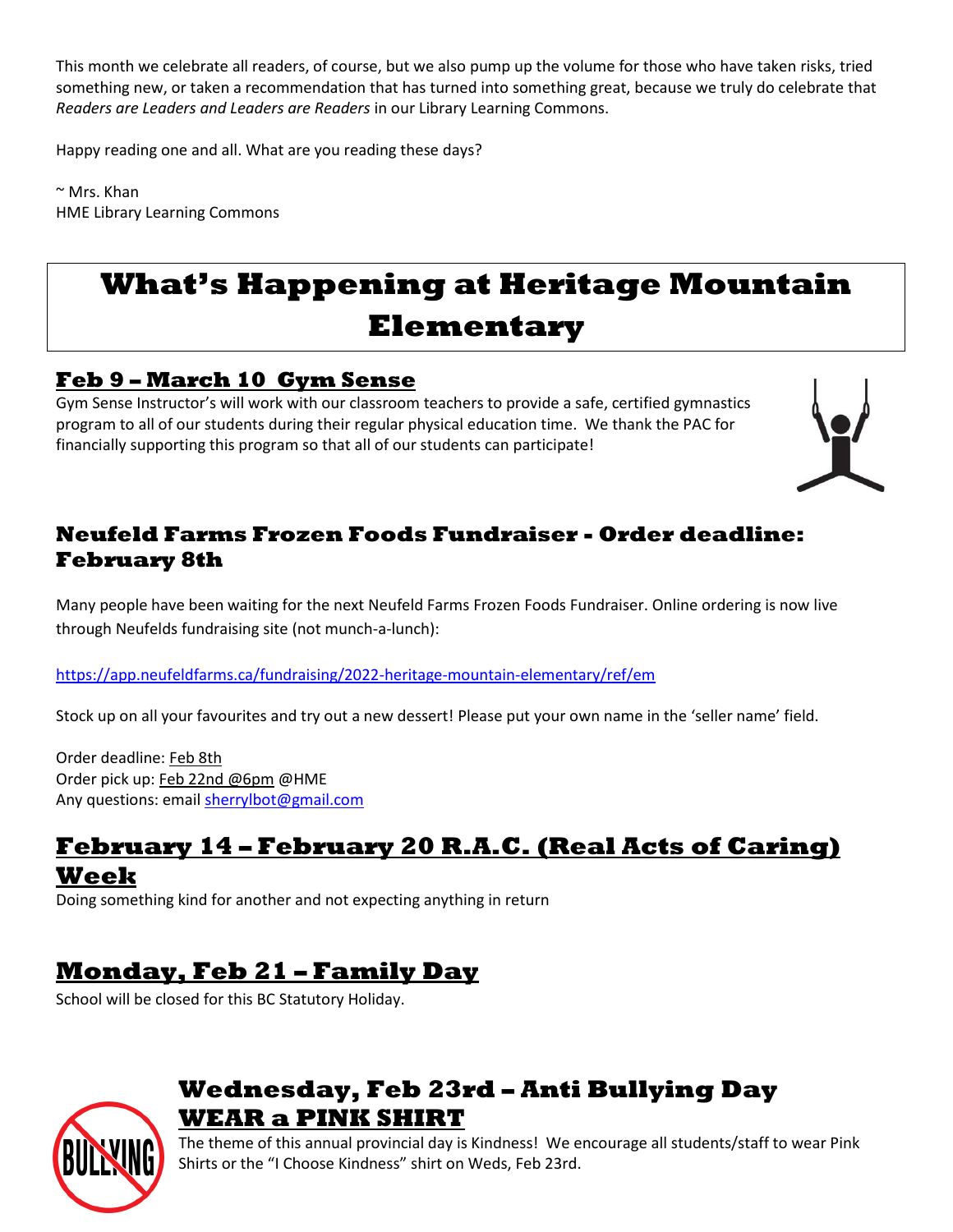## **Friday, Feb 25th – Pro D Day**

No School for Students.

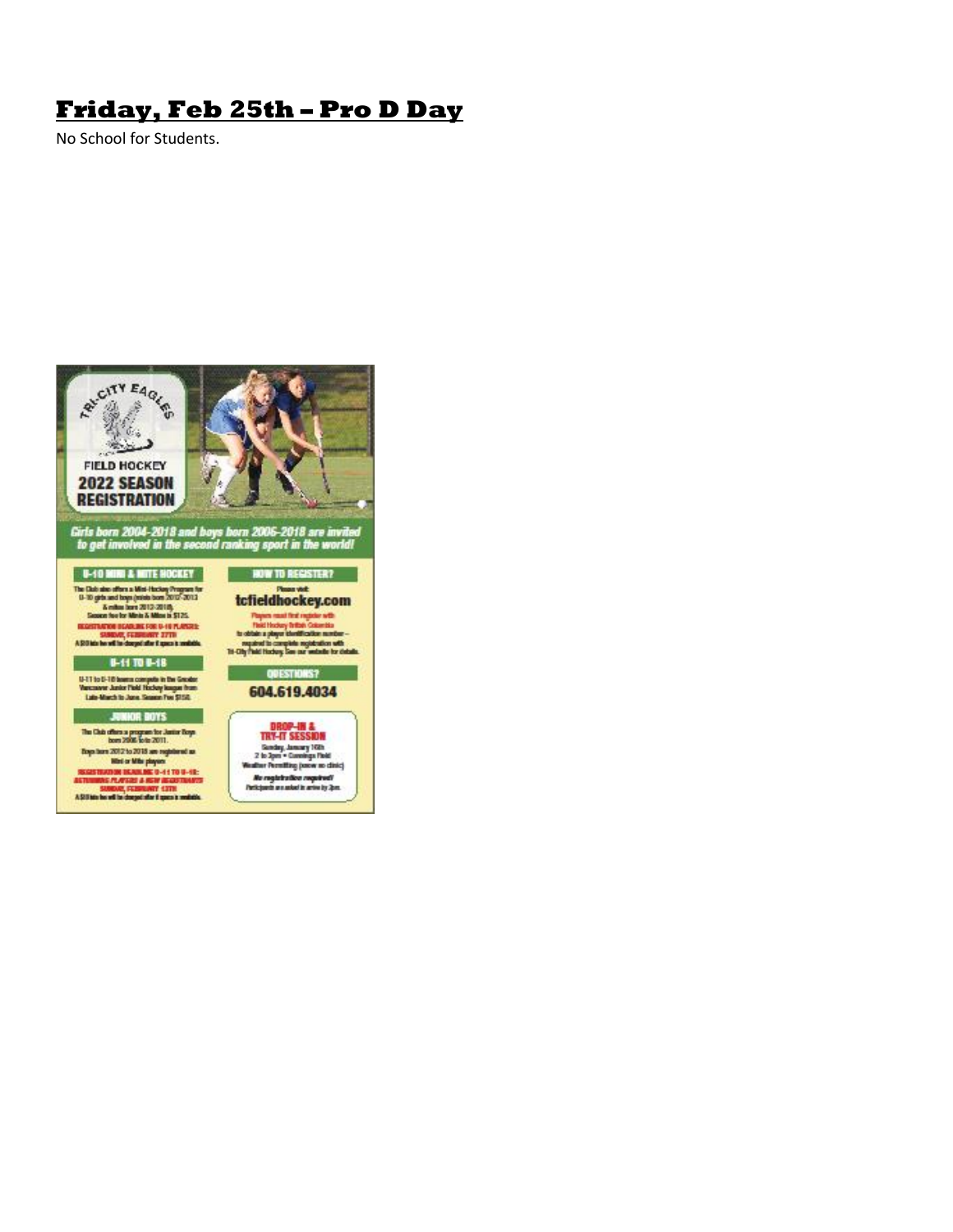| Daily Health Check and<br>What to Do When Sick<br>Daily Health Check<br>Everyone going into to school must complete a daily health check, including staff, visitors, and students.<br>A daily health check means checking yourself or your child for new symptoms of illness, including<br>symptoms of COVID-19,<br>Symptoms of illness (including COVID-19) include things like:<br>Fever or chills<br>Cough<br>. .<br>Difficulty breathing<br>· Sore throat<br>. .<br>Runny nose<br>• Sneezing<br>$\bullet$<br>Headache<br>Body aches<br>. .<br>×.<br>Loss of sense of smell or<br>Diarrhea<br>taste<br>If you are sick or feel unwell, stay at home. This is important to stop the spread of illness, including<br>COVID-19, in schools.<br>You can attend school if:<br>. Your symptoms are consistent with a previously diagnosed health condition (e.g., seasonal<br>allergies), OR<br>• You have existing symptoms that have improved to where you feel well enough to return to<br>regular activities,<br>AND you are not required to self-isolate, or your self-isolation period is over (based on a positive COVID- | 流景一份風靡實能 --- 晴光人神物問題<br>名是一份国要信息 — 模拟人为伤者??<br>Mahalagang Importanyon - Paki salin sa sauling wika-<br>lisking tim quantitarig - Air thm phillin dich.<br>ारीनस्थात मण्डली विद्यालयती काळे असलाए परोप्यालय<br>महत्त्वपूर्ण जनकारी - कृपया अनुवाद करें।<br>Información Importante - Por favor traducir-<br>analysis the curve in entretaining the term of<br>温堅な状態・脳膜にてもださい。<br>음으한 정보나라의 부탁드립니다.<br>استلومات مهمة - الرحاء الترومة<br>اطلاعات ميد - نطفا ترجمه كثيد |
|-------------------------------------------------------------------------------------------------------------------------------------------------------------------------------------------------------------------------------------------------------------------------------------------------------------------------------------------------------------------------------------------------------------------------------------------------------------------------------------------------------------------------------------------------------------------------------------------------------------------------------------------------------------------------------------------------------------------------------------------------------------------------------------------------------------------------------------------------------------------------------------------------------------------------------------------------------------------------------------------------------------------------------------------------------------------------------------------------------------------------------|---------------------------------------------------------------------------------------------------------------------------------------------------------------------------------------------------------------------------------------------------------------------------------------------------------------------------------------------------------------------------------------------------------------------------------------------------------------------|
|                                                                                                                                                                                                                                                                                                                                                                                                                                                                                                                                                                                                                                                                                                                                                                                                                                                                                                                                                                                                                                                                                                                               |                                                                                                                                                                                                                                                                                                                                                                                                                                                                     |
|                                                                                                                                                                                                                                                                                                                                                                                                                                                                                                                                                                                                                                                                                                                                                                                                                                                                                                                                                                                                                                                                                                                               |                                                                                                                                                                                                                                                                                                                                                                                                                                                                     |
|                                                                                                                                                                                                                                                                                                                                                                                                                                                                                                                                                                                                                                                                                                                                                                                                                                                                                                                                                                                                                                                                                                                               |                                                                                                                                                                                                                                                                                                                                                                                                                                                                     |
|                                                                                                                                                                                                                                                                                                                                                                                                                                                                                                                                                                                                                                                                                                                                                                                                                                                                                                                                                                                                                                                                                                                               |                                                                                                                                                                                                                                                                                                                                                                                                                                                                     |
|                                                                                                                                                                                                                                                                                                                                                                                                                                                                                                                                                                                                                                                                                                                                                                                                                                                                                                                                                                                                                                                                                                                               |                                                                                                                                                                                                                                                                                                                                                                                                                                                                     |
|                                                                                                                                                                                                                                                                                                                                                                                                                                                                                                                                                                                                                                                                                                                                                                                                                                                                                                                                                                                                                                                                                                                               |                                                                                                                                                                                                                                                                                                                                                                                                                                                                     |
|                                                                                                                                                                                                                                                                                                                                                                                                                                                                                                                                                                                                                                                                                                                                                                                                                                                                                                                                                                                                                                                                                                                               |                                                                                                                                                                                                                                                                                                                                                                                                                                                                     |
|                                                                                                                                                                                                                                                                                                                                                                                                                                                                                                                                                                                                                                                                                                                                                                                                                                                                                                                                                                                                                                                                                                                               |                                                                                                                                                                                                                                                                                                                                                                                                                                                                     |
|                                                                                                                                                                                                                                                                                                                                                                                                                                                                                                                                                                                                                                                                                                                                                                                                                                                                                                                                                                                                                                                                                                                               |                                                                                                                                                                                                                                                                                                                                                                                                                                                                     |
|                                                                                                                                                                                                                                                                                                                                                                                                                                                                                                                                                                                                                                                                                                                                                                                                                                                                                                                                                                                                                                                                                                                               |                                                                                                                                                                                                                                                                                                                                                                                                                                                                     |
|                                                                                                                                                                                                                                                                                                                                                                                                                                                                                                                                                                                                                                                                                                                                                                                                                                                                                                                                                                                                                                                                                                                               |                                                                                                                                                                                                                                                                                                                                                                                                                                                                     |
|                                                                                                                                                                                                                                                                                                                                                                                                                                                                                                                                                                                                                                                                                                                                                                                                                                                                                                                                                                                                                                                                                                                               |                                                                                                                                                                                                                                                                                                                                                                                                                                                                     |
|                                                                                                                                                                                                                                                                                                                                                                                                                                                                                                                                                                                                                                                                                                                                                                                                                                                                                                                                                                                                                                                                                                                               | · Loss of appetite                                                                                                                                                                                                                                                                                                                                                                                                                                                  |
|                                                                                                                                                                                                                                                                                                                                                                                                                                                                                                                                                                                                                                                                                                                                                                                                                                                                                                                                                                                                                                                                                                                               | · Extreme fatigue or                                                                                                                                                                                                                                                                                                                                                                                                                                                |
|                                                                                                                                                                                                                                                                                                                                                                                                                                                                                                                                                                                                                                                                                                                                                                                                                                                                                                                                                                                                                                                                                                                               | tiredness                                                                                                                                                                                                                                                                                                                                                                                                                                                           |
|                                                                                                                                                                                                                                                                                                                                                                                                                                                                                                                                                                                                                                                                                                                                                                                                                                                                                                                                                                                                                                                                                                                               | · Nausea or vorniting                                                                                                                                                                                                                                                                                                                                                                                                                                               |
|                                                                                                                                                                                                                                                                                                                                                                                                                                                                                                                                                                                                                                                                                                                                                                                                                                                                                                                                                                                                                                                                                                                               |                                                                                                                                                                                                                                                                                                                                                                                                                                                                     |
|                                                                                                                                                                                                                                                                                                                                                                                                                                                                                                                                                                                                                                                                                                                                                                                                                                                                                                                                                                                                                                                                                                                               |                                                                                                                                                                                                                                                                                                                                                                                                                                                                     |
|                                                                                                                                                                                                                                                                                                                                                                                                                                                                                                                                                                                                                                                                                                                                                                                                                                                                                                                                                                                                                                                                                                                               |                                                                                                                                                                                                                                                                                                                                                                                                                                                                     |
|                                                                                                                                                                                                                                                                                                                                                                                                                                                                                                                                                                                                                                                                                                                                                                                                                                                                                                                                                                                                                                                                                                                               |                                                                                                                                                                                                                                                                                                                                                                                                                                                                     |
|                                                                                                                                                                                                                                                                                                                                                                                                                                                                                                                                                                                                                                                                                                                                                                                                                                                                                                                                                                                                                                                                                                                               |                                                                                                                                                                                                                                                                                                                                                                                                                                                                     |
|                                                                                                                                                                                                                                                                                                                                                                                                                                                                                                                                                                                                                                                                                                                                                                                                                                                                                                                                                                                                                                                                                                                               |                                                                                                                                                                                                                                                                                                                                                                                                                                                                     |
|                                                                                                                                                                                                                                                                                                                                                                                                                                                                                                                                                                                                                                                                                                                                                                                                                                                                                                                                                                                                                                                                                                                               |                                                                                                                                                                                                                                                                                                                                                                                                                                                                     |
|                                                                                                                                                                                                                                                                                                                                                                                                                                                                                                                                                                                                                                                                                                                                                                                                                                                                                                                                                                                                                                                                                                                               |                                                                                                                                                                                                                                                                                                                                                                                                                                                                     |
|                                                                                                                                                                                                                                                                                                                                                                                                                                                                                                                                                                                                                                                                                                                                                                                                                                                                                                                                                                                                                                                                                                                               |                                                                                                                                                                                                                                                                                                                                                                                                                                                                     |
|                                                                                                                                                                                                                                                                                                                                                                                                                                                                                                                                                                                                                                                                                                                                                                                                                                                                                                                                                                                                                                                                                                                               |                                                                                                                                                                                                                                                                                                                                                                                                                                                                     |
|                                                                                                                                                                                                                                                                                                                                                                                                                                                                                                                                                                                                                                                                                                                                                                                                                                                                                                                                                                                                                                                                                                                               |                                                                                                                                                                                                                                                                                                                                                                                                                                                                     |
|                                                                                                                                                                                                                                                                                                                                                                                                                                                                                                                                                                                                                                                                                                                                                                                                                                                                                                                                                                                                                                                                                                                               |                                                                                                                                                                                                                                                                                                                                                                                                                                                                     |
| 19 test result, if taken).                                                                                                                                                                                                                                                                                                                                                                                                                                                                                                                                                                                                                                                                                                                                                                                                                                                                                                                                                                                                                                                                                                    |                                                                                                                                                                                                                                                                                                                                                                                                                                                                     |
|                                                                                                                                                                                                                                                                                                                                                                                                                                                                                                                                                                                                                                                                                                                                                                                                                                                                                                                                                                                                                                                                                                                               |                                                                                                                                                                                                                                                                                                                                                                                                                                                                     |
|                                                                                                                                                                                                                                                                                                                                                                                                                                                                                                                                                                                                                                                                                                                                                                                                                                                                                                                                                                                                                                                                                                                               |                                                                                                                                                                                                                                                                                                                                                                                                                                                                     |

If you have mild symptoms of COVID-19, you usually don't need a test. Mild symptoms are symptoms that can be managed at home. Most people don't need testing for COVID-19.

Stay home and away from others (as much as possible) until you feel well enough to return to your regular activities and you no longer have a fever. You should also avoid non-essential visits to higher risk. settings such as long term care facilities and gatherings, for another 5 days after ending isolation.

If you have a Rapid Antigen Test at home, use it when you have symptoms. How long you should stay home depends on your test result. Find out more about Rapid Antigen Test results.

If you do not have symptoms of COVID-19, you do not need a test.

 $\mathcal{L}$ 

If you are unsure about your symptoms, you can use the Self-Assessment Tool, contact your health care provider or call 8-1-1.

Testing may be recommended for some people who may be more likely to get severe disease. See BCCDC for information on who testing is recommended for.

January 2022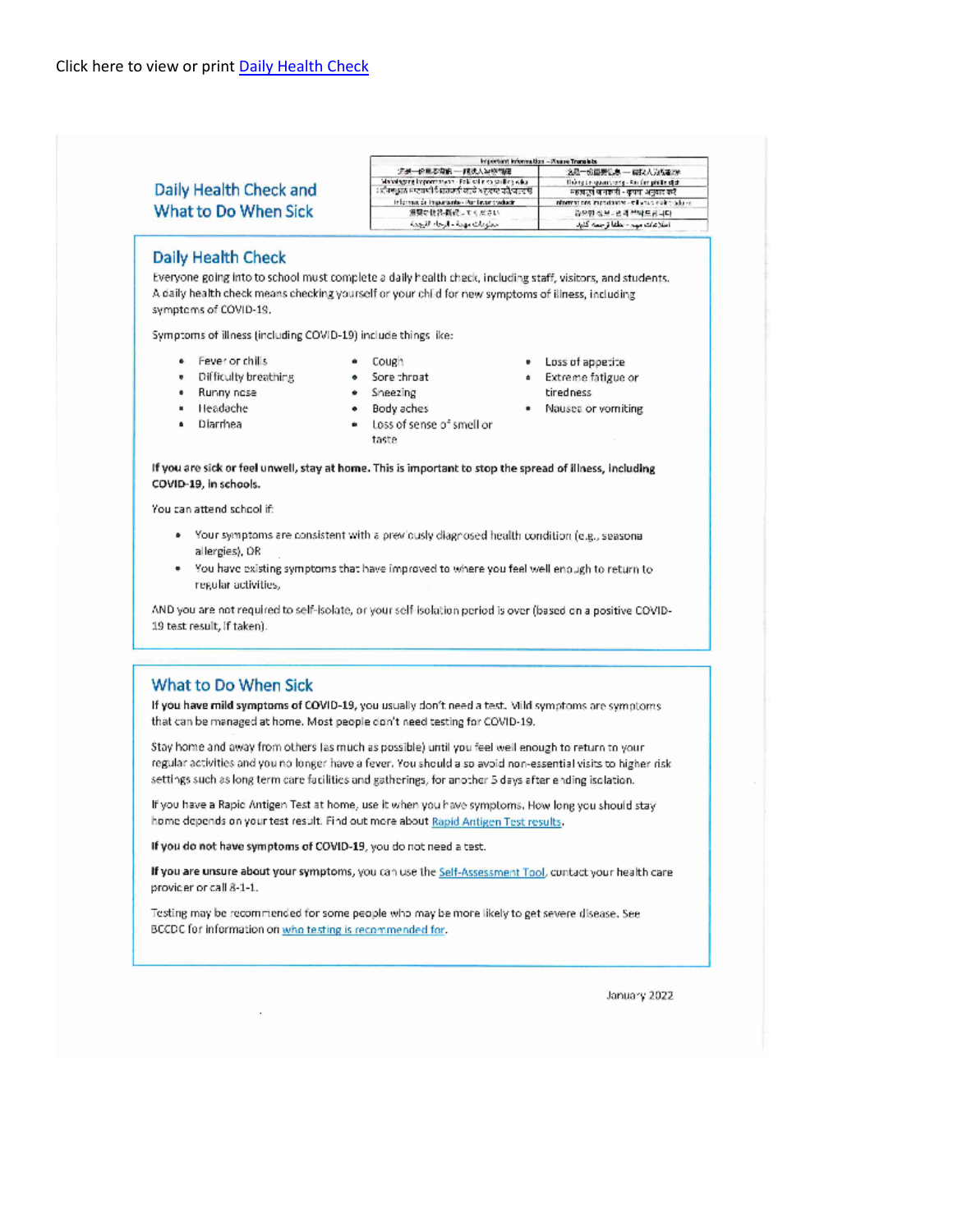### What to Do if Someone in Your Household is Sick

You can continue to attend school if someone in your household is sick and/or self-isolating as long as you do not have any symptoms of illness and feel well. This includes if they have tested positive for COVID-19.

Try to stay apart from the person in your household who is sick as much as possible.

Ensure you closely monitor yourself (or your child) for symptoms of illness and stay home if you develop symptoms of illness or feel unwell.

#### If You Test Positive for COVID-19

Your age and vaccination status determine how long you should self-isolate for if you test positive for COVID-19.

| Age                      | Vaccination Status                                        | Guldance                                                                                                                                                                                             |  |
|--------------------------|-----------------------------------------------------------|------------------------------------------------------------------------------------------------------------------------------------------------------------------------------------------------------|--|
| Under 18 years of age    | Unvaccinated, partially<br>vaccinated or fully vaccinated | Self-isolate at home for 5 days<br>AND until your symptoms                                                                                                                                           |  |
| 18 years of age or older | Fully vaccinated                                          | improve and you no longer have<br>a fever. Avoid non-essential visits<br>to higher risk settings like long-<br>term care facilities and<br>gatherings for another 5 days.<br>after ending isolation. |  |
|                          | NOT fully vaccinated                                      | Self-isolate at home for 10 days<br>AND until your symptoms<br>Improve and you no longer have<br>a fever.                                                                                            |  |

Close contacts, who are usually others in your household, do not need to self-isolate (regardless of vaccination status), but should closely self-monitor for symptoms. BCCDC has more information for close contacts.

If you find it hard to breathe, have chest pain, can't drink anything, feel very sick, and/or feel confused, contact your health care provider right away or go to your local emergency department or call 9-1-1.

This information is adapted from the BC Centre for Disease Control. For more information, visit http://www.bccdc.ca/health-info/diseases-conditions/covid-19

 $\overline{2}$